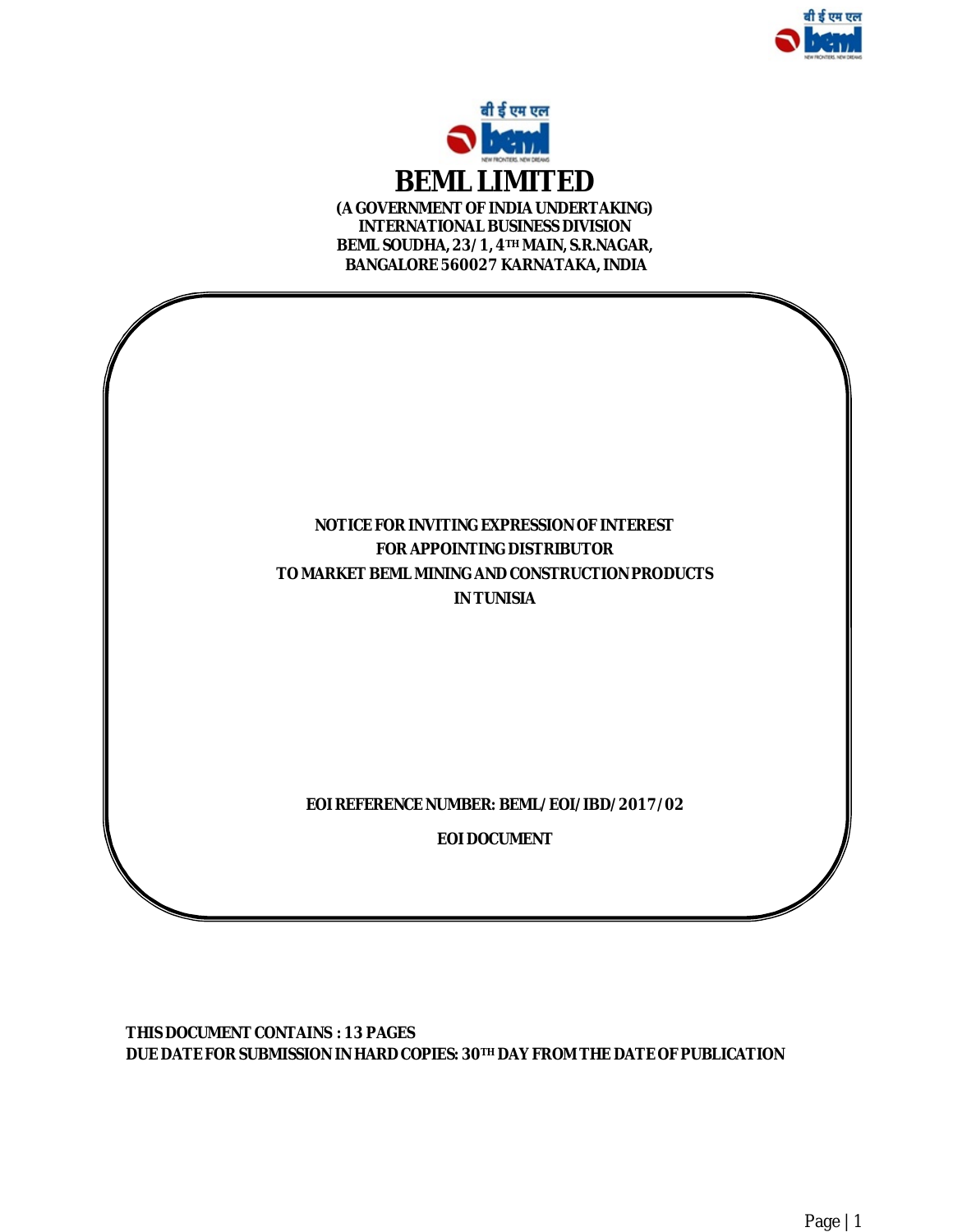

# **NOTICE FOR INVITING EXPRESSION OF INTEREST FOR APPOINTING DISTRIBUTOR TO MARKET BEML MINING AND CONSTRUCTION PRODUCTS IN TUNISIA**

## **CONTACT PERSON AND SCHEDULE**

Contact Person: Chief General Manager (International Business Division),

BEML SOUDHA, 23/1, 4th MAIN, S.R.NAGAR, BANGALORE- 560027, KARNATAKA, INDIA.

Phone: +91 80 2222 2730/ 2296 3205, Fax:+91 80 2222 4874

E-mail id for correspondence: [sea@beml.co.in](mailto:sea@beml.co.in)

#### **Schedule of Events:**

| SΙ<br><b>No</b> | <b>Particulars</b>                       | <b>Important Dates</b>                                            |
|-----------------|------------------------------------------|-------------------------------------------------------------------|
|                 | οf<br>date<br>for<br>receipt<br>Last     | Latest by 10 <sup>th</sup> day from the date of Publication.      |
|                 | queries/clarifications from Applicants.  |                                                                   |
| $\mathbf{2}$    | Consolidated reply to applicants for all | Latest by 20th day from the date of Publication.                  |
|                 | queries/clarifications by BEML Limited   |                                                                   |
| 3               | Last date & time for receipt of response | day from the date of Publication at 16:00 HRS<br>30 <sup>th</sup> |
|                 | to Expression of Interest (EOI) at BEML  | (IST)                                                             |
|                 | Limited                                  |                                                                   |

All queries and replies will be available only on BEML website [http://www.bemlindia.com/tender\\_hq.php](http://www.bemlindia.com/tender_hq.php) by this date.

Last date and time for receipt of response to Expression of Interest (EOI) is as above mentioned in schedule of events. Any delayed responses are liable for rejection.

Note:- If any key date falls on Saturday or Sunday or a public/general holiday, key date can be considered extended for the next working date.

### **Mode of submission of documents:**

One set of original plus one set of copy of response to the Expression of Interest (EOI) should be submitted in sealed cover by courier /post addressed to **Chief General Manager (International Business Division), BEML SOUDHA, 23/1, 4TH MAIN, S.R.NAGAR, BANGALORE 560027 KARNATAKA, INDIA** so as to reach on or before by 16:00 HRS (IST) on 30th day from date of publication.

Cover containing the response to Expression of Interest (EOI) shall be super-scribed with " **Reference number BEML/EOI/IBD/2017/02 - NOTICE FOR INVITING EXPRESSION OF INTEREST FOR APPOINTING DISTRIBUTOR TO MARKET BEML MINING AND CONSTRUCTION PRODUCTS IN TUNISIA"** 

|                | <b>CHECK LIST</b>    |                                                                                                                                                                                                                                                |                            |  |  |  |
|----------------|----------------------|------------------------------------------------------------------------------------------------------------------------------------------------------------------------------------------------------------------------------------------------|----------------------------|--|--|--|
| S.NO           | <b>FIELD</b>         | <b>PARTICULARS</b>                                                                                                                                                                                                                             | <b>REMARKS</b>             |  |  |  |
|                |                      | Supporting documents as per "Qualifying Criteria" at Clause 1.3.1(a) of the EOI<br>document is furnished.                                                                                                                                      | YES/NO                     |  |  |  |
|                |                      | A certificate from Statutory Auditors as per clause 1.3.1(b) of Qualifying Criteria<br>is furnished.                                                                                                                                           | YES/NO<br>YES/NO<br>YES/NO |  |  |  |
|                | <b>SECTION 1.3.1</b> | A Solvency certificate from bank conveying confirmation to Clause 1.3.1(c) of<br>Qualifying Criteria is furnished.                                                                                                                             |                            |  |  |  |
|                |                      | A declaration on its Letter Head conveying confirmation to Clause 1.3.1(d) of<br>Qualifying Criteria.                                                                                                                                          |                            |  |  |  |
|                |                      | A declaration on its Letter Head conveying confirmation to Clause 1.3.1(e) of<br>Qualifying Criteria, stating that applicant is not representing as agent or<br>distributor for competitors models, which are also in production range of BEML | YES/NO                     |  |  |  |
| $\mathfrak{D}$ | SECTION 4            | Duly filled "Application for Distributorship" as per the Format furnished at<br>Section 4, along with supporting documents needs to be furnished and<br>should sign and stamp all pages of the Response for EOI.                               | YES/NO                     |  |  |  |
| 3              |                      | One full set of "NOTICE FOR INVITING EXPRESSION OF<br>INTEREST FOR<br>APPOINTING DISTRIBUTOR TO MARKET BEML MINING AND CONSTRUCTION<br>PRODUCTS IN TUNISIA, duly signed by the Applicant.                                                      | YES/NO                     |  |  |  |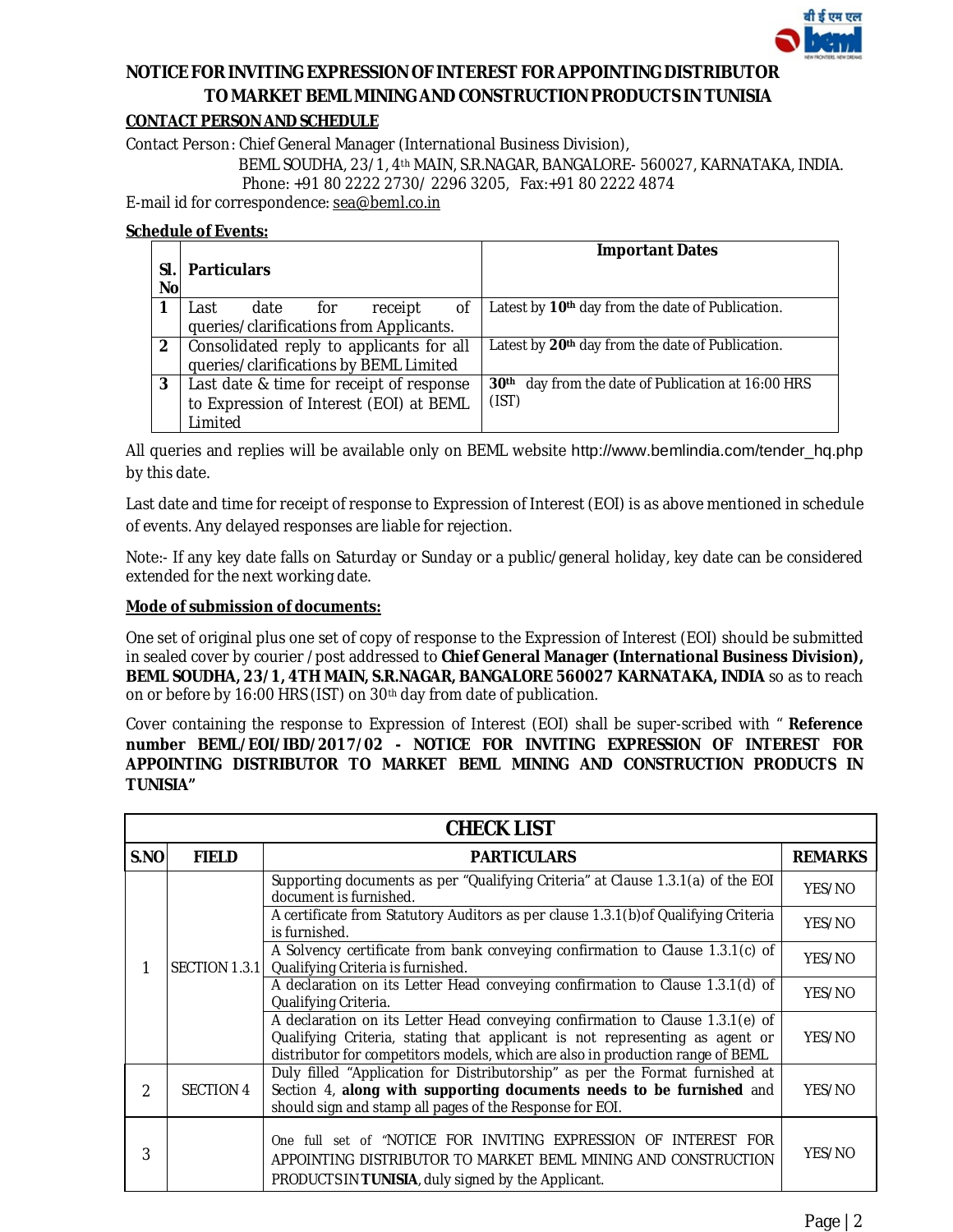

### **NOTICE FOR INVITING EXPRESSION OF INTEREST FOR APPOINTING DISTRIBUTOR TO MARKET BEML MINING AND CONSTRUCTIONPRODUCTS IN TUNISIA**

### **SECTION – 1**

#### **EXPRESSION OF INTEREST**

#### **1.1 INTRODUCTION :**

BEML Limited is a leading multi-technology and multi-location company under the Ministry of Defence, Government of India, offering high-quality products for diverse sectors of economy such as coal, mining, steel, cement, power, irrigation, construction, road building, aviation, defence, metro and railways.

BEML offers a comprehensive and diverse range of mining machinery for opencast mines. BEML produces machines such as Hydraulic Excavators, Bulldozers, Wheel-Loaders, Wheel Dozers, Dump Trucks, Motor Graders, Pipe-layers, Tyre Handlers, Water Sprinklers and Backhoe Loaders.

BEML has been in existence since 1964 and has sizeable market share in domestic market with more than 7000 units deployed across various sectors of economy. BEML has exported more than 1000 units of mining and construction equipment worth about US\$ 275 million to more than 65 countries across the world.

The notable international mining reference sites are in Zimbabwe, Indonesia & Thailand in Coal, Tunisia, Algeria, Morocco & Syria in Phosphate and Myanmar in Jade, apart from major companies mining Zinc, Aluminum, Copper, Iron Ore and Coal in India. Repeat orders from customers from Syria, Tunisia, and Zimbabwe for its products are the testimony for its commendable performance. BEML is in the process of augmenting its distributor network.

#### **1.2 EXPRESSION OF INTEREST (EOI):**

BEML Limited intends to appoint distributor in the Tunisia territory to promote the business for mining and construction equipment like Hydraulic Excavators, Bulldozers, Motor Graders, Dump Trucks, Water Sprinklers, Pipe Layers, Wheel Loaders and Backhoe Loaders with provision for promoting other range of BEML products including Rail & Metro and Defence, based on competence, resources and capabilities, upon mutual discussions.

### **1.3 RESPONSE TO THE "EXPRESSION OF INTEREST"- (EOI):**

The applicant should submit following documents as response to **"EXPRESSION OF INTEREST"- (EOI).**

**1. Duly filled "Application for Distributorship", furnished at Section 4 of the EOI document along with supporting documents needs to be furnished and should bear the seal and signature of authorized person of the applicant.**

**2. Supporting documents as per "Qualifying Criteria" at Clause 1.3.1 of the EOI document to be furnished.**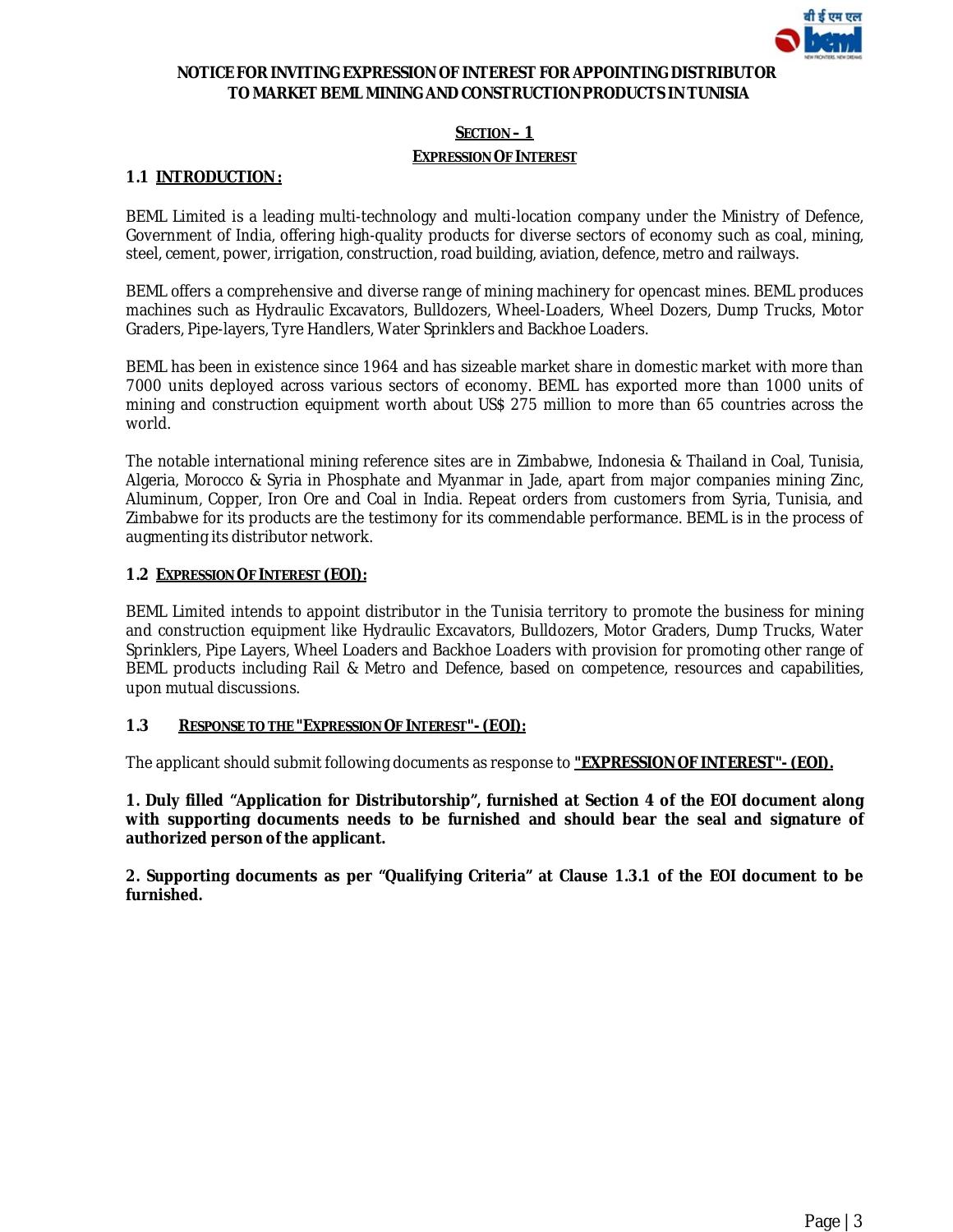

#### **NOTICE FOR INVITING EXPRESSION OF INTEREST FOR APPOINTING DISTRIBUTOR TO MARKET BEML MINING AND CONSTRUCTIONPRODUCTS IN TUNISIA**

#### **1.3.1 QUALIFYING CRITERIA:**

(a) The applicant should have been a successful dealer/representative for a period of minimum 03 Years in sales and servicing of Engineering equipment like Heavy duty Trucks or Earthmoving or Construction machinery or any other Industrial product. Supporting document(s) for dealership with details to be submitted.

Or

Applicant owning a fleet of at least 5 units of mining equipment and engaged in mining, involving maintenance of mining and construction equipment having workshop facilities and keen to deploy BEML equipment is also eligible to apply. Supporting document(s) for owning the fleet of mining equipment and details of mining to be submitted.

Or

Applicants who have purchased minimum of 5 units of BEML mining and construction equipment during the last 5 years and willing to become distributor of BEML are also eligible to apply. The proof of purchase to be furnished.

Or

Applicant who is keen to become distributor of BEML and having financial strength to purchase a minimum fleet of 5 equipment or equipment of value USD 500,000 and willing to setup service and spare parts facilities for mining and construction equipment are also eligible to apply. However, the distributorship will be considered only after purchase of 5 units of BEML equipment or minimum value of USD 500,000. Applicant should furnish a declaration on its Letter Head conveying acceptance of this clause.

- (b) The average annual turnover net of duties & taxes of the applicant company/applicant firm for the three previous financial years shall not be less than USD 1,000,000 and should have positive net worth. A certificate from Statutory Auditors to be furnished as proof.
- (c) A Solvency Certificate for value of USD 1(one) million from bank to be furnished as proof for the applicant company or firm.
- (d) The applicant should not have been debarred / black listed by Govt Departments / Undertakings of Government, banks and financial institutions in India or country of operation. Applicant should furnish a declaration on its Letter Head conveying confirmation to this Clause.
- (e) The applicant should not represent, as agent or distributor for competitors models, which are also in the production range of BEML. Applicant should submit a declaration on its Letter Head conveying confirmation to this clause, stating that applicant is not representing as agent or distributor for competitors models, which are also in production range of BEML

#### **Note:**

- 1. BEML reserves the right to accept or reject any application, at any time without assigning any reason.
- 2. Supporting documents for the above must be submitted along with the application.
- 3. The applicant should submit duly filled "Application for Distributorship" as per the Format furnished at Section 4, and should sign and stamp all pages of Application for Distributorship.
- 4. The distributorship shall be for a period 2 years. Based on the performance of the distributor during the first year, BEML may consider enhancing the territory of the distributor. However, in case the performance is not satisfactory for the two years, then the distributorship shall be terminated by BEML, for the reason of non satisfactory performance.
- 5. For the projects committed jointly by BEML and successful bidder, which have a long gestation period, after sales service support and warranty support can be covered on case to case basis, till such services are completed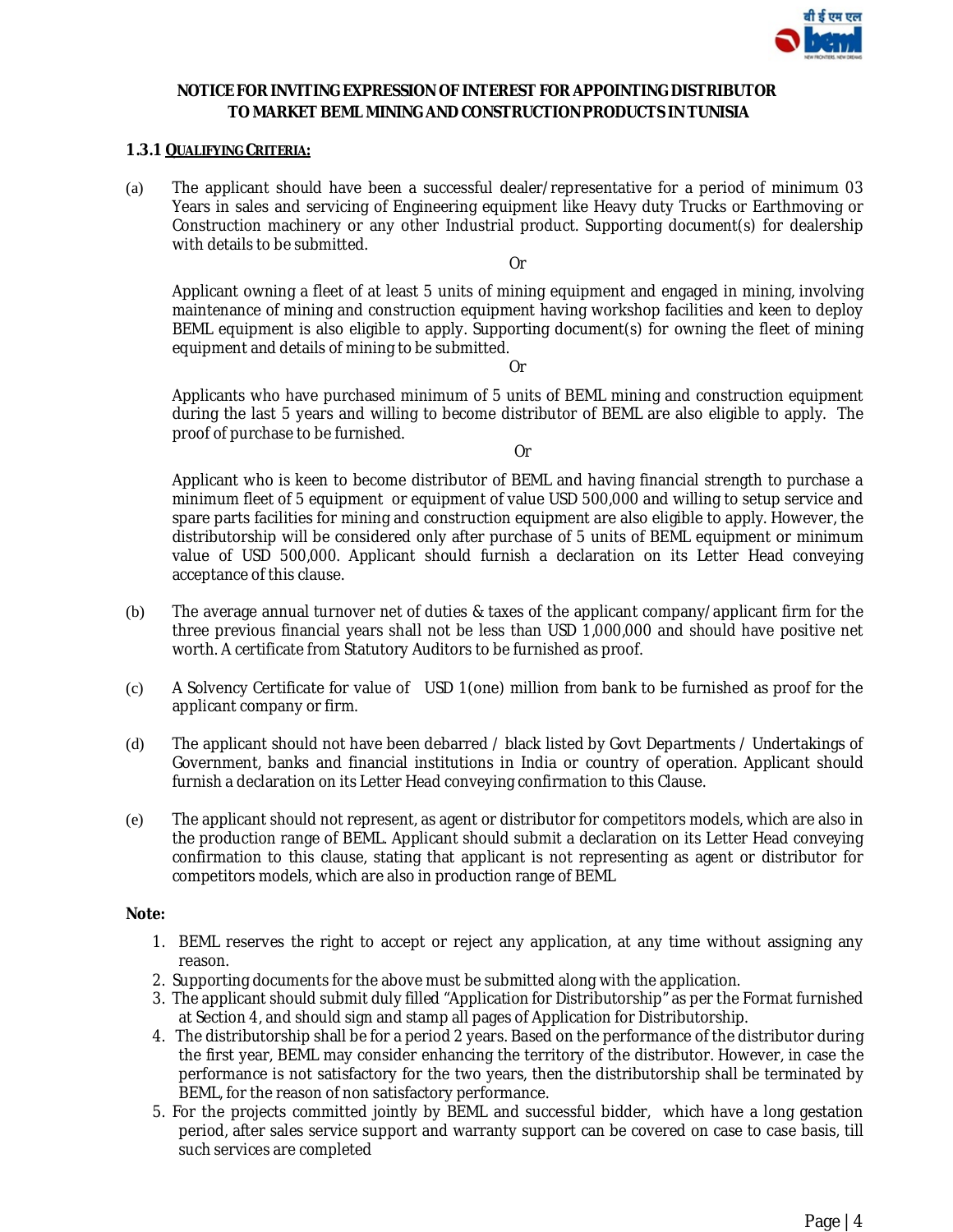

**1.4 EVALUATION OF "EXPRESSION OF INTEREST"- (EOI):** Successful applicant will be shortlisted by BEML based on the following criteria.

- 1. All the applicants whose response to expression of interest (EOI) substantially meet or exceed the specified requirements as per clause 1.3 and 1.3.1 will be shortlisted by BEML.
- 2. Based on the details and supporting documents furnished at Section 4 and also on the proof furnished for qualifying criteria, marks will be awarded
- 3. A list indicating highest to lowest marks will be prepared based on the "EVALUATION SHEET FOR DISTRIBUTORSHIP" furnished at Section 5 of the EOI document. The applicant scoring highest marks will be termed as H1 and subsequently, H2, H3 etc, in descending order of marks scored by the applicants.
- 4. H1 Applicant who scores highest marks based on the "EVALUATION SHEET FOR DISTRIBUTORSHIP" furnished at Section 5 of the EOI documents will be shortlisted. Shortlisted applicant will be called for further discussions at BEML Ltd India. BEML team, if required, may visit Applicant's facilities for capacity assessment, before completing the selection process. However, in case if shortlisted applicant fails to establish satisfactory evidence for qualifying criteria, Resources, Financial capabilities, or in case, H1 applicant becomes non-responsive or rejected by BEML during the process of evaluation, then H2 applicant, who scores second highest, will be shortlisted. In case if H2 applicant also fails then H3 applicant will be shortlisted, for further processing.
- 5. BEML reserves the right to accept or reject the applicant or whole process without assigning any reason whatsoever to the applicants.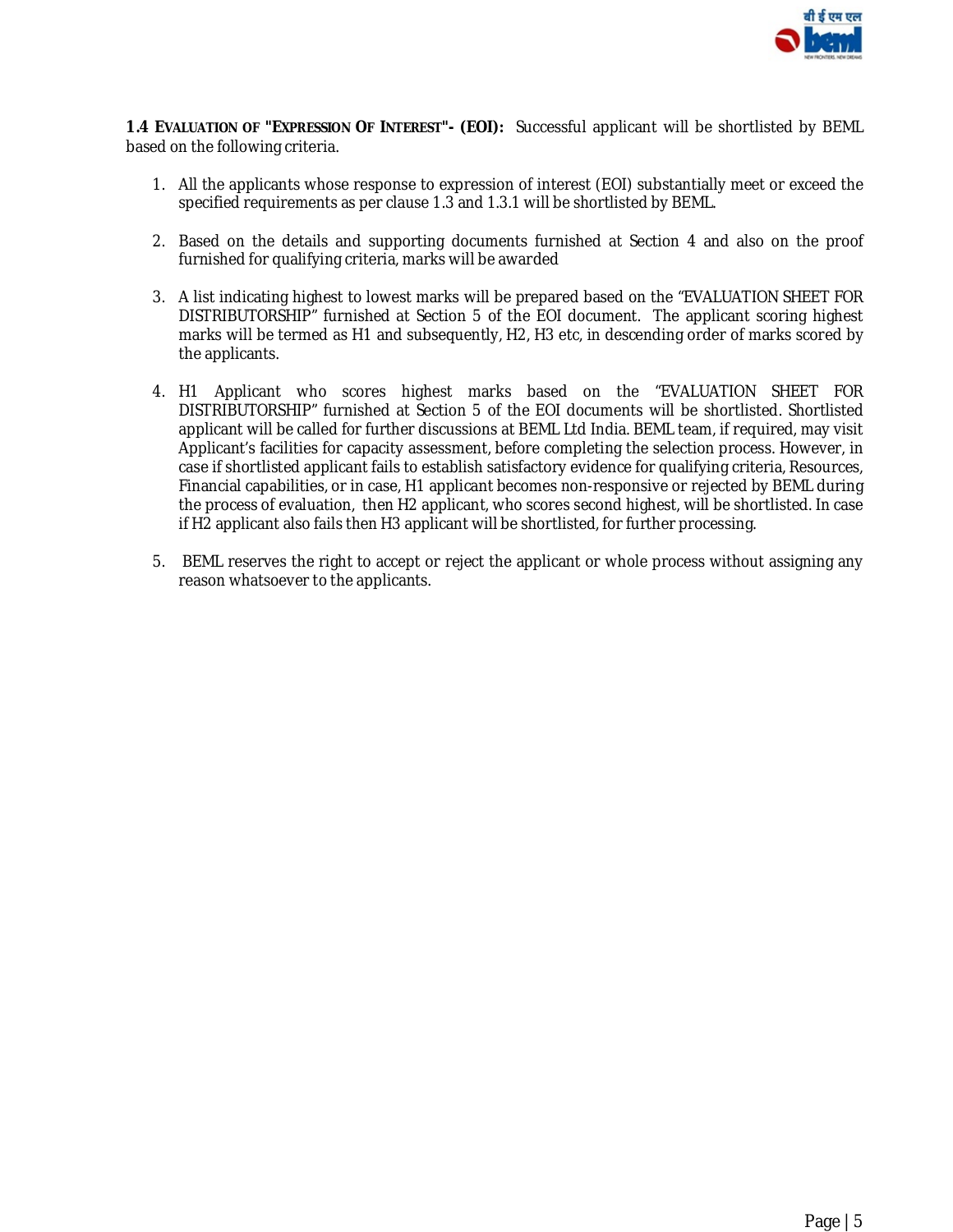

### **SECTION – 2** SCOPE OF WORK

BEML Limited intends to have a long term understanding with the Distributor in promoting BEML Mining and Construction products with prospective customers, Government Departments and other stake holders in the respective territories.

### 5.1 SCOPE OF BEML

- a) BEML will supply the equipment to the Distributor and any enquiries received directly or indirectly within the territory, shall be routed through the Distributor.
- b) In the event of purchases made by Government / Semi Government and large institutions, where direct sales are involved, BEML will protect the Distributor's interest and an agreed rate of service charges with specific scope of work assigned by BEML on case to case basis, for which separate agreement will be signed.
- c) BEML shall support the Distributor by providing product literatures, advertisement materials for participating in major trade related exhibitions etc. that may be required.
- d) BEML shall provide Technical support and assist the Distributor in promoting BEML products and services.
- e) BEML shall assist Distributor in setting up of service facility and spare parts depot. While the cost of establishing Service facilities is Distributor's responsibility, BEML shall assist Distributor by giving Layout plan, list of Special tools and other facilities required.
- f) BEML shall provide Training of Customers staff and Distributor's staff in India for specific skill training, subject to mutual agreement on cost and the period of deputation.
- g) BEML shall depute service engineer (Specialist in Machine, Engine, Hydraulics etc) to support Distributor's team in the initial years of big contracts.
- h) BEML shall provide special tools for Engine, Hydraulics and Transmission, cost of special tools to be borne by Distributor.

## 5.2 SCOPE OF DISTRIBUTOR

- a) To continuously liaise with customers and generate businesss interests for BEML Mining and construction products.
- b) To facilitate and liaise with Government departments and Ministries to generate businesss for BEML Mining and construction products.
- c) To obtain tender documents for BEML products from Government and non Government institutions and forward the same to BEML from time to time.
- d) To submit the tenders within due date and attend the tender opening.
- e) To maintain sufficient stock of required spare parts to maintain the equipment.
- f) To setup warehouse and bonded warehouse facilities for stocking up adequate spare parts as recommended by BEML.
- g) To supply adequate number of man power at customer site to provide after sales service.
- h) To provide local logistic and transport support to BEML personnel deputed for providing after sales service.
- i) To provide local logistic support in the territory and to arrange co-ordination of all import activities including customs clearance at the port of entry.
- j) To liaise with the shipping agent, local transportation authorities and ensure safe transportation of products to the customer site by taking necessary approvals, accommodate in distributor's warehouse/storage facilities if needed.

Notwithstanding the above, the distributor should be willing to support BEML in any issue which may arise in due course during the execution of the contract and wherever BEML Limited seeks support.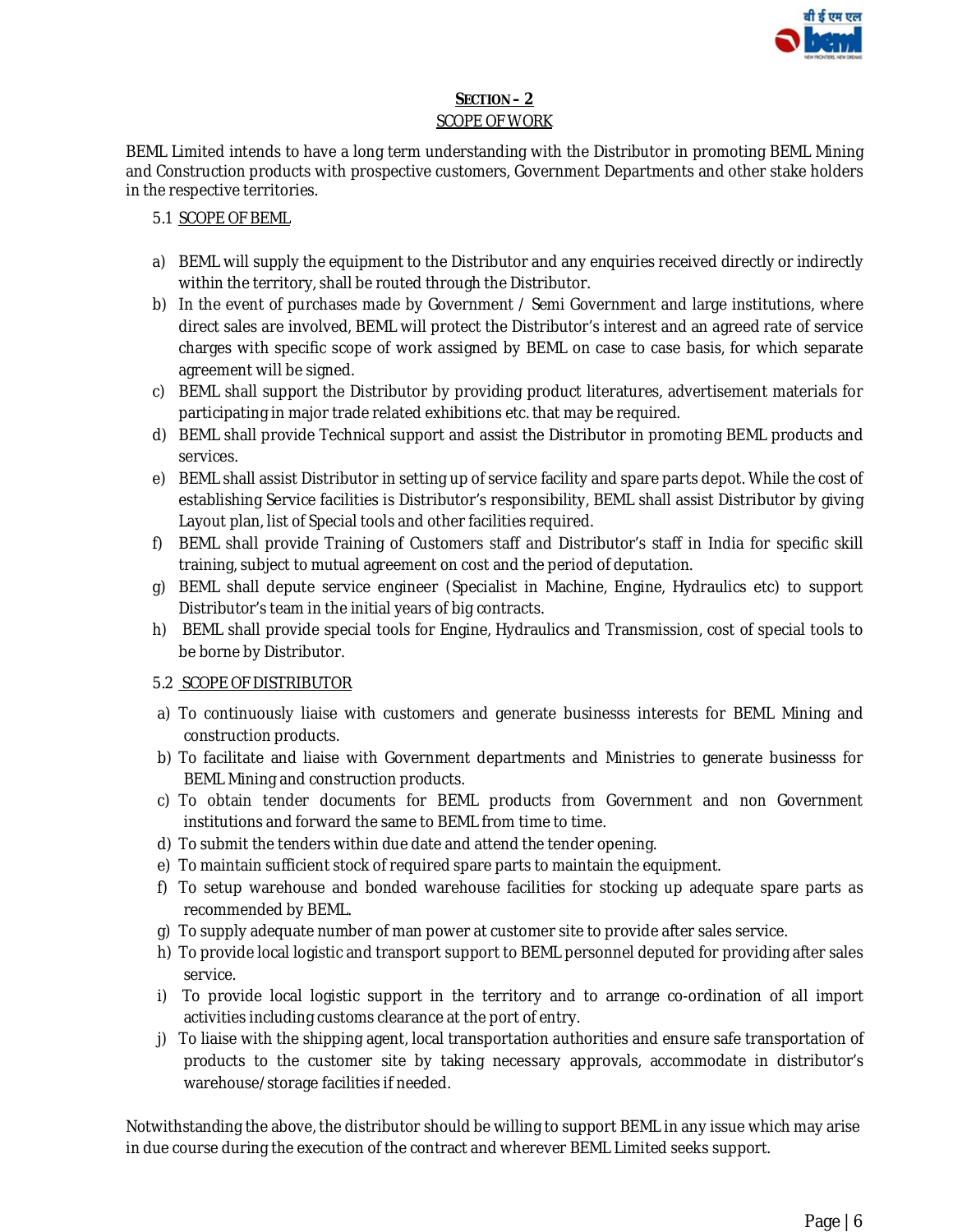

#### **SECTION – 3 GENERAL INSTRUCTIONS /TERMS AND CONDITIONS:**

- **a)** Expression of Interest is to be submitted to "Chief General Manager (International Business Division), BEML SOUDHA, 23/1, 4TH MAIN, S.R.NAGAR, BANGALORE 560027, KARNATAKA, INDIA
- **b)** This is only an invitation for Expression of Interest. No payment will be made to the bidder / responder for any expenses incurred by bidder for responding to this EOI.
- **c)** All information should be typed or handwritten legibly in English only.
- **d)** Last date for receipt of queries/clarifications from applicants is latest by **10th** day from date of Publication. The bidders are requested to seek clarifications, if any, through e-mail to **[sea@beml.co.in](mailto:sea@beml.co.in)** addressed to The Chief General Manager (International Business Division).
- **e)** Consolidated reply to all queries/clarifications by BEML Limited will be issued latest by **20th** day of publication. and replies will be available only on BEML website [http://www.bemlindia.com/tender\\_hq.php](http://www.bemlindia.com/tender_hq.php)
- **f)** One set of original plus one set of copy of response to the Expression of Interest (EOI) in sealed cover are to be submitted by post to "Chief General Manager (International Business Division), BEML SOUDHA, 23/1, 4TH MAIN, S.R.NAGAR, BANGALORE 560027, KARNATAKA, INDIA so as to reach on or before **30th** day from date of publication by 16:00 HRS (IST). The covers containing Expression of Interest (EOI) shall be super-scribed with reference number BEML/EOI/IBD/2017/02 and the words NOTICE FOR INVITING EXPRESSION OF INTEREST FOR APPOINTING DISTRIBUTOR TO MARKET BEML MINING AND CONSTRUCTION PRODUCTS IN TUNISIA.
- **g)** If the space allotted is found to be insufficient, additional continuation/supplementary sheets may be provided by the applicant, duly indicating the same in respective column of the format. The applicant will be requested to produce the originals of all information / documents as and when required by BEML Limited.
- **h)** Upon receipt of Expression of Interest (EOI) from the interested companies, any clarification sought by BEML must be submitted within the stipulated period.
- **i)** Any incongruity, falsification or error in the information and data provided by the Applicant, if so detected, while processing or subsequently would invite rejection of the said applicant application.
- **j)** The applicant should not have been debarred / black listed by Govt Departments / Undertakings of Government, banks and Financial institutions in India or in the country of operation. Applicant should furnish a declaration on its Letter Head conveying confirmation to Clause 1.3.1.d.
- **k) BEML Limited reserves the right to accept or reject the Expression of Interest (EOI) or the whole process without assigning any reason what so ever to the bidders.**
- **l) BEML Limited, based on the market conditions reserves the right to appoint more than one distributor in the same territory.**
- **m)** The person signing Expression of Interest (EOI) should have the authority to sign the documents and should duly authenticate any errors or corrections in the Expression of Interest (EOI). Overwriting should be avoided.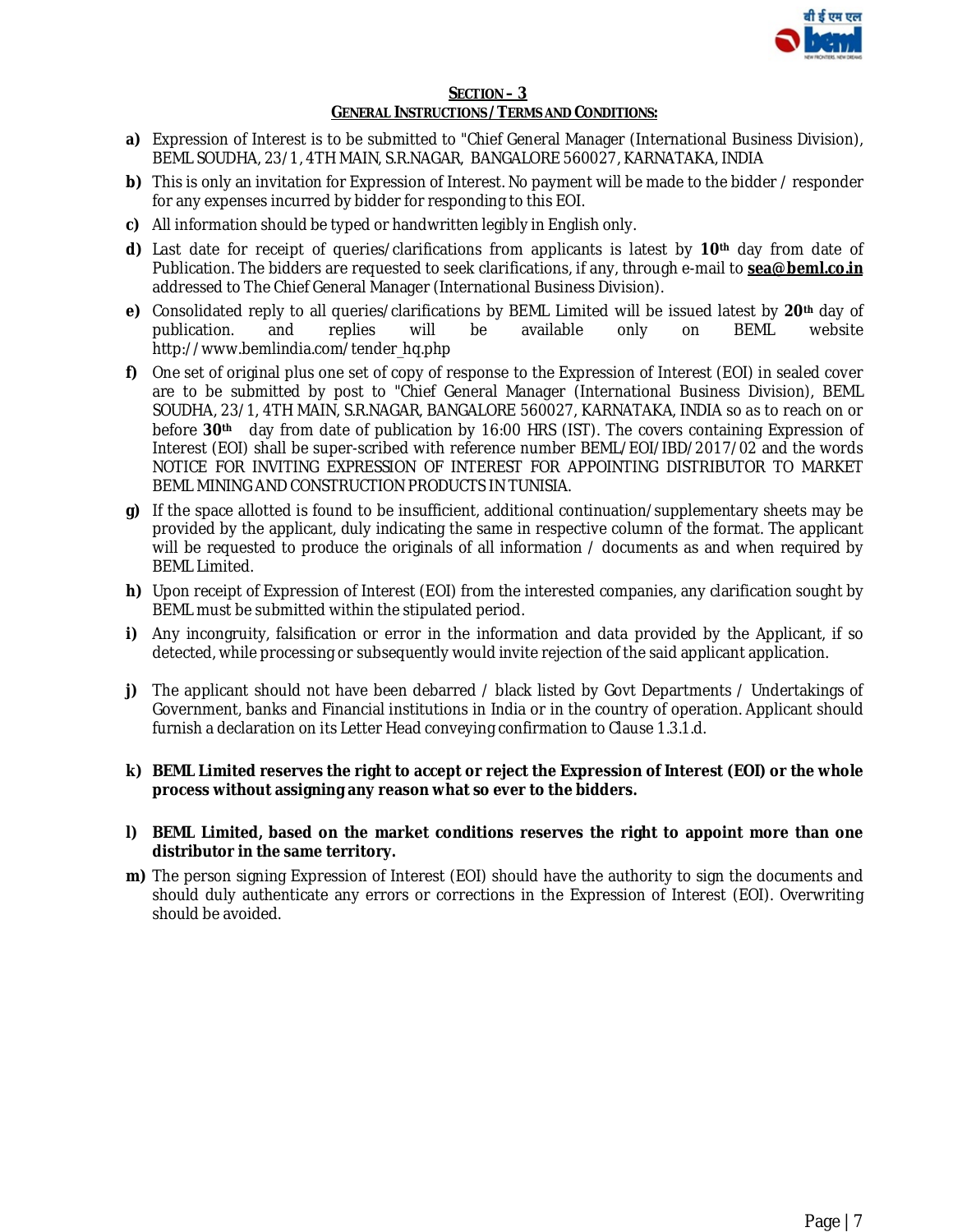

<u>A</u>

### **SECTION – 4**

Application for Distributorship for Tunisia Territory.

| 1              | NAME & ADDRESS OF THE FIRM:                                                                                                                               | 1) Name<br>2) Address<br>3) Telephone<br>4)E-mail<br>5) Mobile No<br>6) Fax No                              |
|----------------|-----------------------------------------------------------------------------------------------------------------------------------------------------------|-------------------------------------------------------------------------------------------------------------|
| $\overline{2}$ | Type of Firm<br>a) Public Ltd., Co.?<br>b) Pvt. Ltd., Co.?<br>c) Partnership firm.<br>d) Others                                                           |                                                                                                             |
|                | <b>NAME OF DIRECTORS / PARTNERS</b><br>i. Director                                                                                                        | 1) Name<br>2)Address<br>3) Nationality<br>4)Age<br>5) Educational Qualification<br>6) Percentage Ownership  |
| 3              | ii. Director                                                                                                                                              | 1) Name<br>2) Address<br>3) nationality<br>4)Age<br>5) Educational Qualification<br>6) Percentage Ownership |
|                | iii. Director                                                                                                                                             | 1) Name<br>2) Address<br>3) nationality<br>4)Age<br>5) Educational Qualification<br>6) Percentage Ownership |
| 4              | Managing Director/Partner:                                                                                                                                | 1) Name<br>2)Address<br>3) nationality<br>4)Age<br>5) Educational Qualification<br>6) Percentage Ownership  |
|                | Contact No.                                                                                                                                               |                                                                                                             |
|                | Telephone No.:                                                                                                                                            |                                                                                                             |
|                | Mobile No.:                                                                                                                                               |                                                                                                             |
|                | Fax No.:                                                                                                                                                  |                                                                                                             |
|                | E-mail:                                                                                                                                                   |                                                                                                             |
| 5              | Have you or any of the partners / Directors been involved as defendant in a criminal or civil<br>suit (Excluding minor traffic violations etc.): YES / NO |                                                                                                             |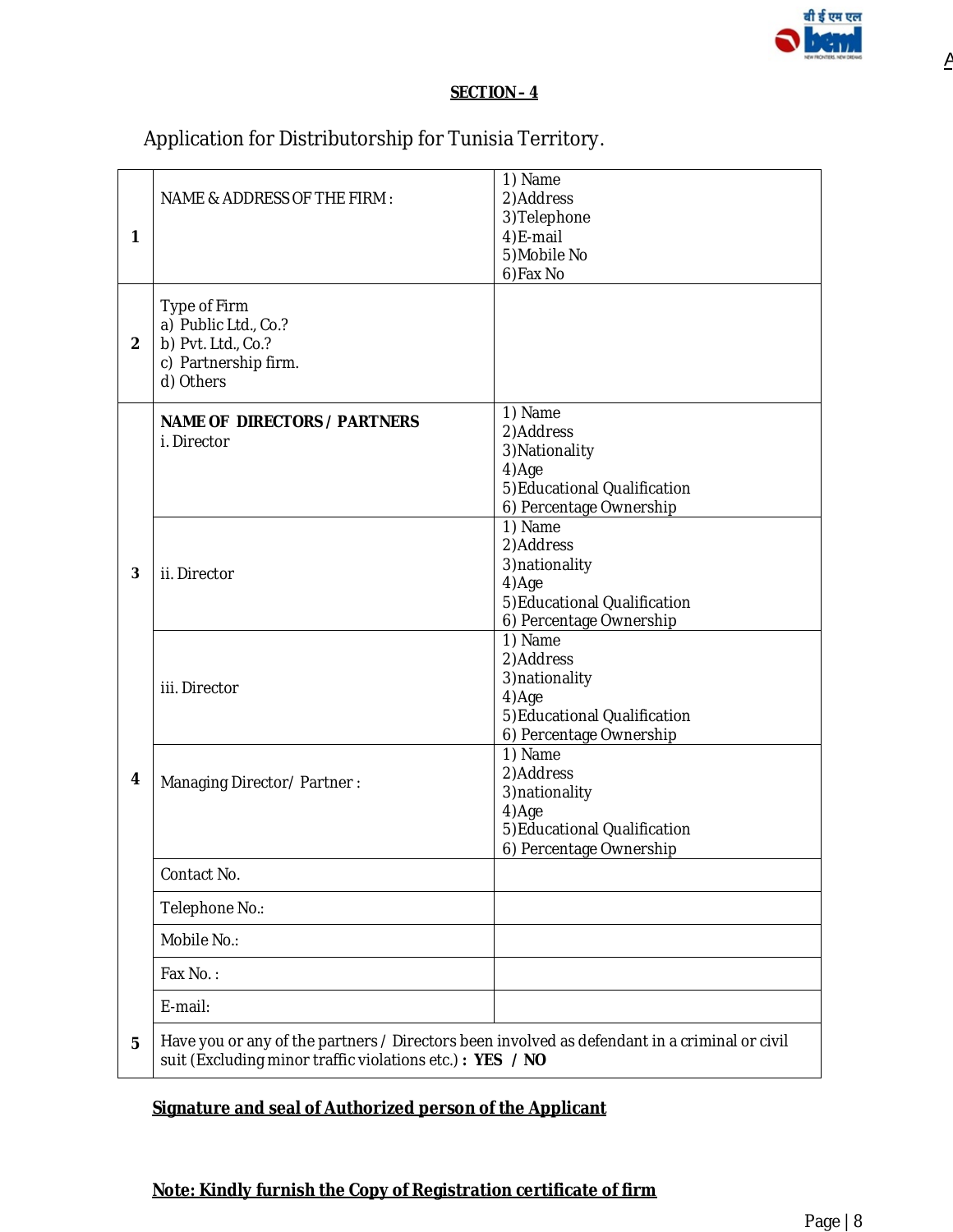

| 6 | on awarding BEML Dealership | Details of Branches (if any) & Proposed new branches (if any) | <b>REMARKS</b>                                                                                      |
|---|-----------------------------|---------------------------------------------------------------|-----------------------------------------------------------------------------------------------------|
|   | $\overline{2}$              | Phone:<br>E-mail:<br>Fax:<br>Phone:<br>E-mail:<br>Fax:        | <b>Self certification</b><br>with supporting<br>documents needs<br>to be furnished by<br>applicant. |

## **7. FINANCIAL DETAILS**

# **7.1 BANKERS:**

| SI. No. | <b>NAME</b> | <b>ADDRESS &amp; EMAIL ID</b> |
|---------|-------------|-------------------------------|
|         |             |                               |
|         |             |                               |

## **7.2 ANNUAL TURNOVER FOR THE LAST THREE YEARS.**

| <b>SI</b><br><b>No</b> | <b>YEAR</b> | <b>PRODUCTS</b> | <b>TURNOVER IN USD</b><br>(NET OF DUTIES AND<br><b>TAXES)</b> | <b>NETWORTH</b><br><b>IN USD</b> | <b>REMARKS</b>                  |
|------------------------|-------------|-----------------|---------------------------------------------------------------|----------------------------------|---------------------------------|
|                        |             |                 |                                                               |                                  | A certificate<br>from Statutory |
|                        |             |                 |                                                               |                                  | <b>Auditors to be</b>           |
| 3                      |             |                 |                                                               |                                  | furnished as<br>proof.          |

### **7.3 BUSINESS ASSETS OWNED: Based on present market value.**

| SI.<br>No |                              | <b>Total</b><br>(Present<br><b>Business)</b> | <b>Funds available for</b><br><b>BEML Distributorship</b><br><b>from Present Business</b> | Additional<br><b>Funds</b><br>proposed for investment<br>to BEML Distributorship |
|-----------|------------------------------|----------------------------------------------|-------------------------------------------------------------------------------------------|----------------------------------------------------------------------------------|
|           |                              | Value in<br><b>USD</b>                       | value in USD                                                                              | value in USD                                                                     |
|           | Land                         |                                              |                                                                                           |                                                                                  |
| 2         | <b>Buildings</b>             |                                              |                                                                                           |                                                                                  |
| 3         | Plant, Machinery & Equipment |                                              |                                                                                           |                                                                                  |
| 4         | Vehicles                     |                                              |                                                                                           |                                                                                  |
| 5         | Other fixed assets           |                                              |                                                                                           |                                                                                  |

**Note: Self certification with supporting documents needs to be furnished.**

**7.4 FINANCE FOR BUSINESS:** Fund available for purchase of BEML mining and construction products.

| SI. No.       | <b>Particulars</b>                 | Yes / No | <b>Remarks</b>                                                                 |
|---------------|------------------------------------|----------|--------------------------------------------------------------------------------|
|               | More than USD 500,000              |          | yes, Applicant should<br>furnish a declaration on<br>its Letter Head conveying |
| $\mathcal{P}$ | Equal to and less than USD 499,000 |          | confirmation to purchase<br>of minimum quantity and<br>value.                  |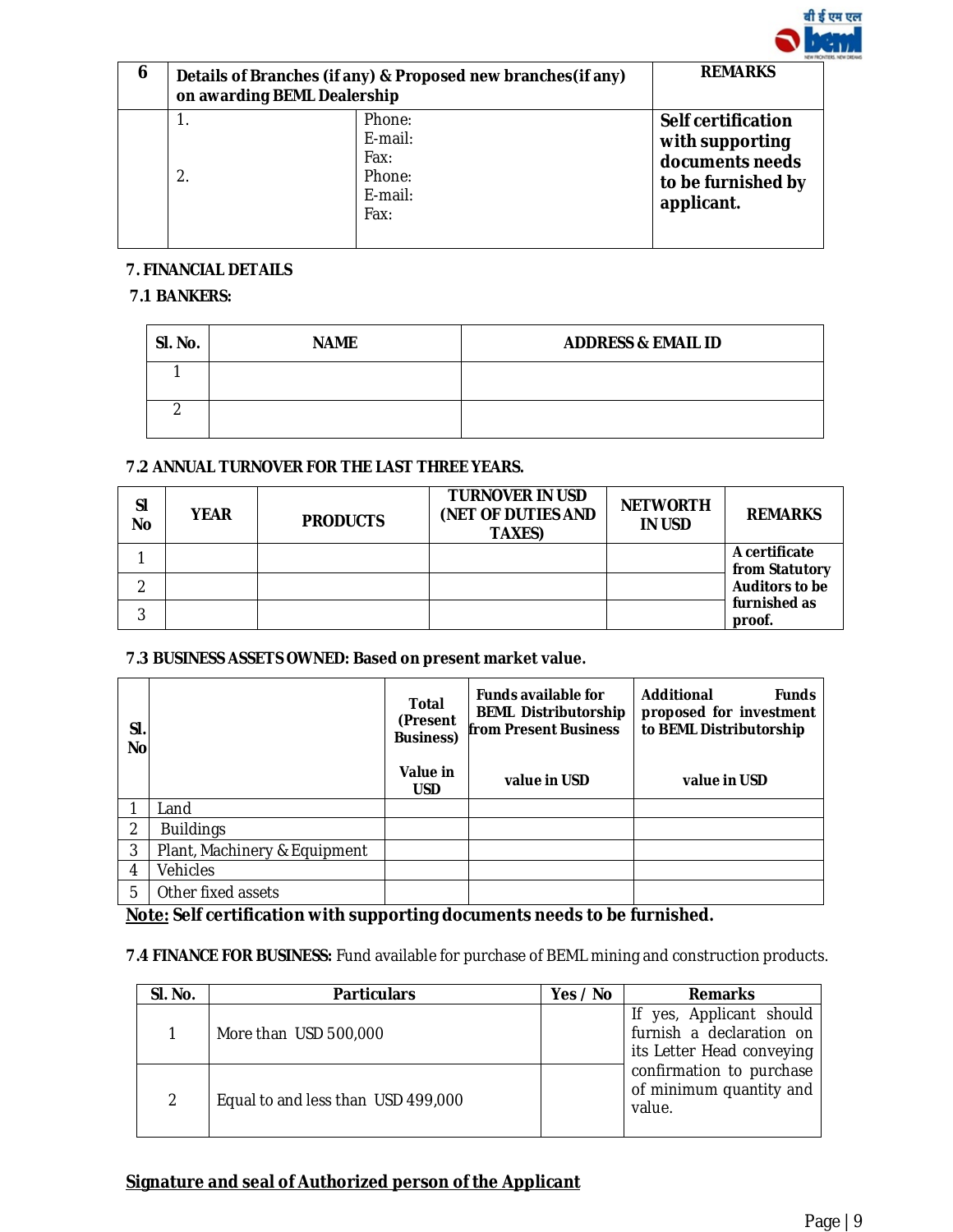

| 8   | <b>INFRASTRUCTURE</b>                                  |           |                                                        |                 |                    |                                                                                                  |  |  |
|-----|--------------------------------------------------------|-----------|--------------------------------------------------------|-----------------|--------------------|--------------------------------------------------------------------------------------------------|--|--|
| 8.1 |                                                        |           | Existing showroom, workshop and warehouse facilities : |                 |                    | <b>REMARKS</b>                                                                                   |  |  |
|     | <b>WAREHOUSE</b><br><b>SHOWROOM</b><br><b>WORKSHOP</b> |           |                                                        |                 |                    | supporting                                                                                       |  |  |
|     | Location:<br>1.                                        |           |                                                        |                 | documents needs to |                                                                                                  |  |  |
|     | $\mathcal{D}_{\cdot}$                                  | Area :    | Sq. Mtrs $\_\_\_\$                                     | Sq. Mtrs_       | Sq. Mtrs_          | be furnished by<br>applicant.                                                                    |  |  |
| 8.2 | Proposed showroom, workshop and warehouse facilities:  |           |                                                        |                 |                    |                                                                                                  |  |  |
|     |                                                        |           | <b>SHOWROOM</b>                                        | <b>WORKSHOP</b> | <b>WAREHOUSE</b>   | Applicant<br>should                                                                              |  |  |
|     |                                                        | Location: |                                                        |                 |                    | furnish a declaration<br>on its Letter Head                                                      |  |  |
|     | 2.                                                     | Area:     | Sq. Mtrs ____                                          | Sq. Mtrs_       | Sq. Mtrs_          | conveying<br>confirmation<br>to<br>provide showroom,<br>workshop<br>and<br>warehouse Facilities. |  |  |

### **09. MANPOWER:**

**9.1. Organization chart:** Please furnish the organization chart.

# **9.2 Details of man power :**

| SI.<br><b>No</b> | Category               |                             | <b>Number of persons</b> | <b>Remarks</b>                     |
|------------------|------------------------|-----------------------------|--------------------------|------------------------------------|
|                  |                        | <b>Directly</b><br>employed | <b>Under contract</b>    |                                    |
|                  | MBA/Engineer           |                             |                          | <b>Applicant should furnish</b>    |
| ⌒                | Skilled person(s)      |                             |                          | a self declaration on its          |
| 3                | Semi skilled person(s) |                             |                          | Letter Head regarding<br>manpower. |

### **10. MARKET NETWORK**

# **10.1 Details of present Business**

| <b>Details of present Business:</b>         |                         |                         |                         |  |  |  |  |
|---------------------------------------------|-------------------------|-------------------------|-------------------------|--|--|--|--|
| <b>Products handled</b>                     | <b>As Distributor</b>   | As Buyer and Seller     | <b>Remarks</b>          |  |  |  |  |
| <b>Construction and Mining</b><br>equipment | Please furnish details. | Please furnish details. | supporting<br>documents |  |  |  |  |
| Agricultural Equipment                      | Please furnish details. | Please furnish details. | needs to be             |  |  |  |  |
| Automotive Components                       | Please furnish details. | Please furnish details. | furnished by            |  |  |  |  |
| Any other allied Products<br>(specify)      | Please furnish details. | Please furnish details. | applicant               |  |  |  |  |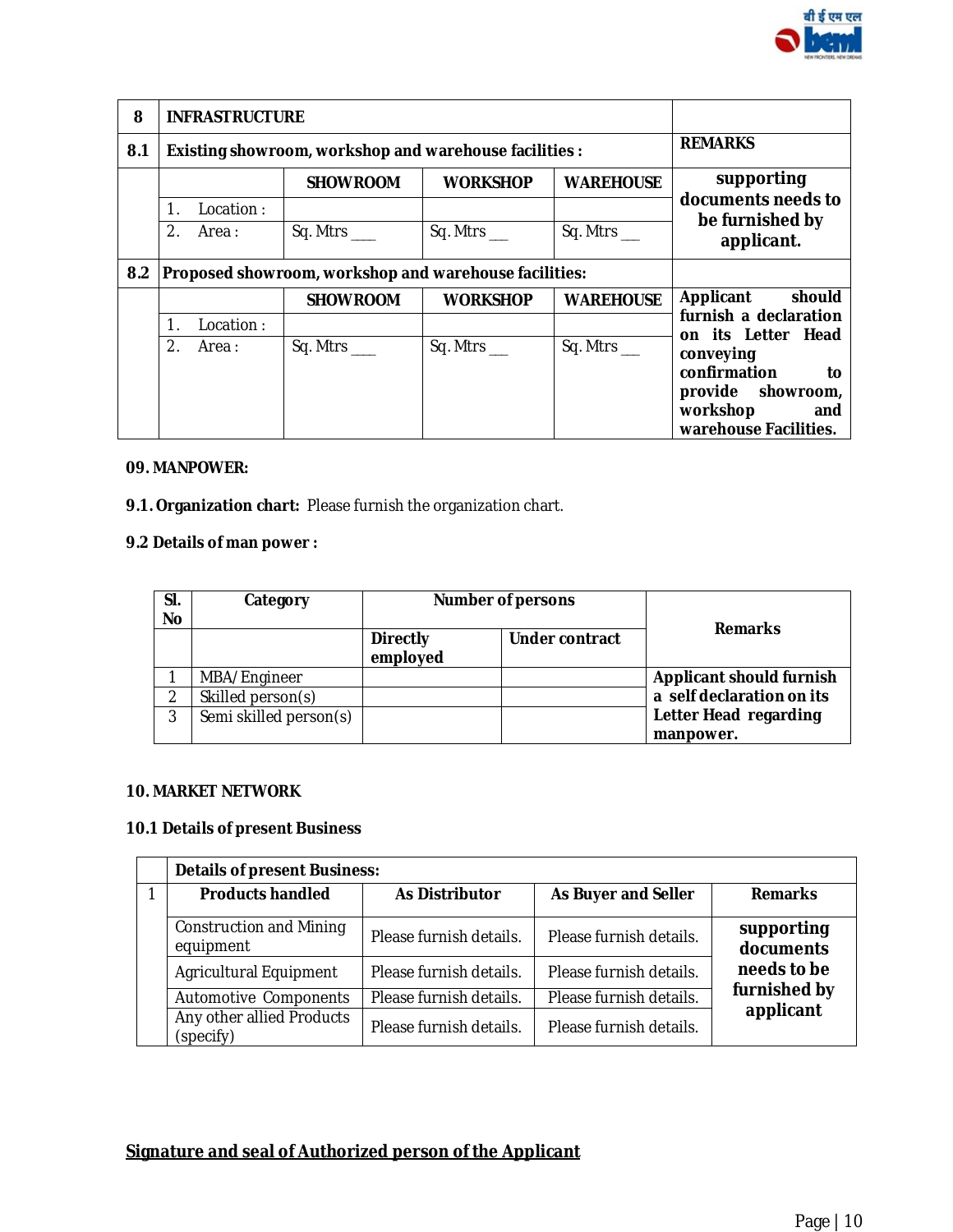

### **10.2 Market information:** Kindly furnish the following information.

### **a) Market survey details**

i) Population of equipment:

| Details           | Bull  | Excavators | Motor   | Loaders | Dump          | <b>Remarks</b>  |
|-------------------|-------|------------|---------|---------|---------------|-----------------|
|                   | Dozer |            | Graders |         | <b>Trucks</b> |                 |
| Mining            |       |            |         |         |               | supporting      |
| Construction      |       |            |         |         |               | documents       |
| Agriculture       |       |            |         |         |               | needs to be     |
| Road construction |       |            |         |         |               | furnished       |
| Total             |       |            |         |         |               | by<br>applicant |

### **Note: Please indicate quantity of equipment sold by your company. Enclose proof of sales.**

ii) Market Share of Competitors:

| SI        | Competitor | Bull  | Excavators | Motor   | Loaders | Dump Trucks | <b>Remarks</b>  |
|-----------|------------|-------|------------|---------|---------|-------------|-----------------|
| <b>No</b> |            | Dozer |            | Graders |         |             |                 |
|           |            |       |            |         |         |             | supporting      |
|           |            |       |            |         |         |             | documents       |
|           |            |       |            |         |         |             | needs to be     |
|           |            |       |            |         |         |             | furnished       |
|           |            |       |            |         |         |             | by<br>applicant |
|           |            |       |            |         |         |             |                 |

iii) Potential for next 3 years:

| Details           | <b>Bull Dozer</b> | Excavators   Motor Graders | Loaders | Dump Trucks |
|-------------------|-------------------|----------------------------|---------|-------------|
| Mining            |                   |                            |         |             |
| Construction      |                   |                            |         |             |
| Agriculture       |                   |                            |         |             |
| Road construction |                   |                            |         |             |
| Total             |                   |                            |         |             |

#### **b. Experience in handling Government projects:**

- i. Experience in handling Government projects, where funding arrangement is between Government of Tunisia and Government of India, like EXIM Bank, World Bank funded projects.
- **ii.** Liaison with Government departments for at least one project. **Please attach a copy of supporting document**

#### **10.3 Specific plans to promote BEML business as a BEML Distributor.**

Kindly furnish the plan of action, describing business prospects for BEML mining and construction products for next three years, including recommended products for this market region.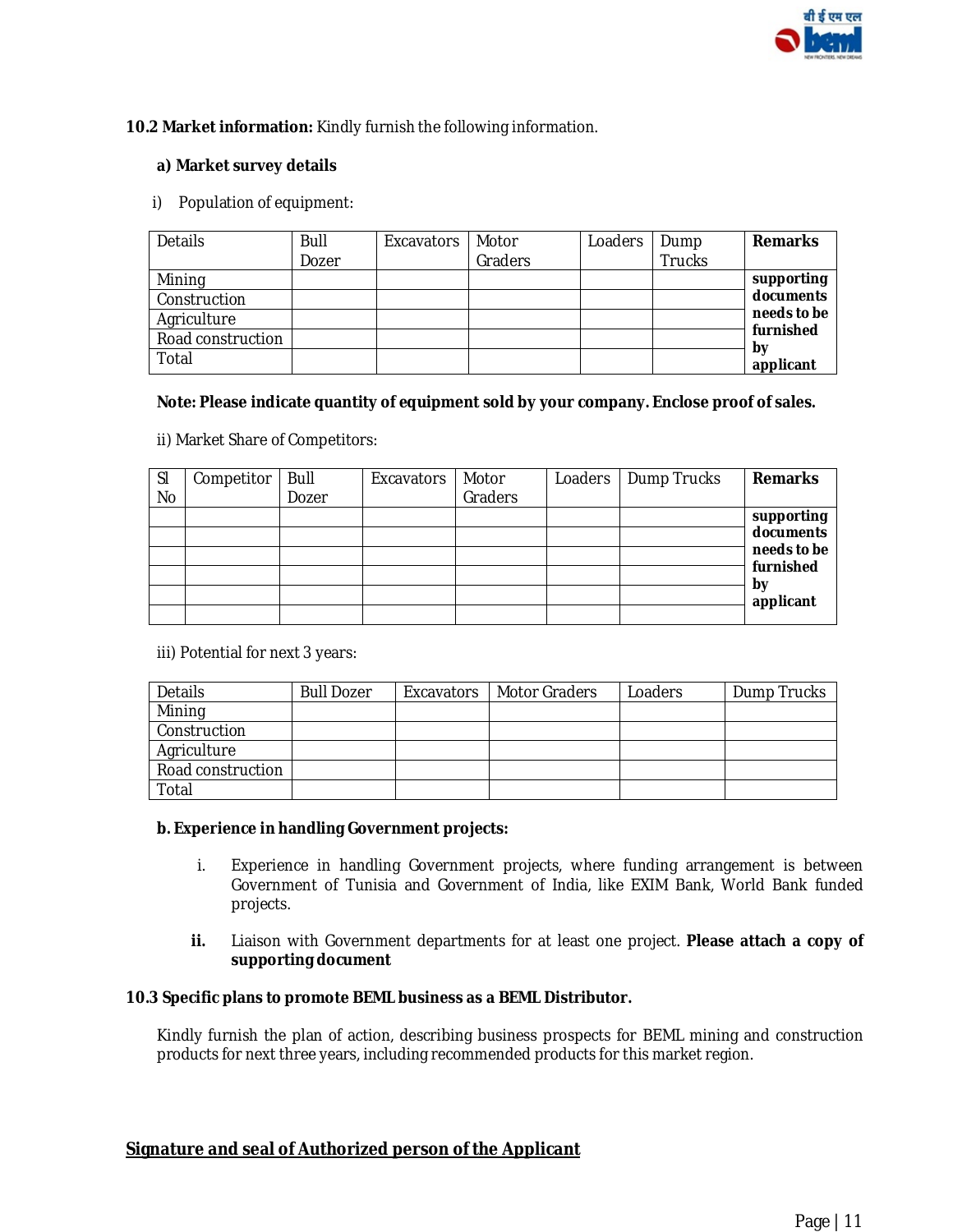

# **11. PERFORMANCE:** Fund available for purchase of BEML mining and construction products.

| SI. No.       | <b>Particulars</b>                                                             | Yes / No | <b>Remarks</b>                                                                |
|---------------|--------------------------------------------------------------------------------|----------|-------------------------------------------------------------------------------|
|               | More than 5 units of equipment and value of<br>purchase more than USD 500,000. |          | If yes, Applicant should<br>furnish a declaration on<br>Letter<br>Head<br>its |
| $\mathcal{P}$ | 5 units of equipment or minimum purchase<br>value of USD 500,000               |          | conveying confirmation<br>to purchase of minimum<br>quantity and value.       |

12. Any other useful information:

DATE \_\_\_\_\_\_\_\_\_\_\_\_\_\_\_\_\_ \_\_\_\_\_\_\_\_\_\_\_\_\_\_\_\_\_\_\_\_\_\_\_\_\_\_\_\_\_\_

 **Signature and Seal of Managing Director/Partner/Authorized person of the Applicant** 

PLACE \_\_\_\_\_\_\_\_\_\_\_\_\_\_\_\_